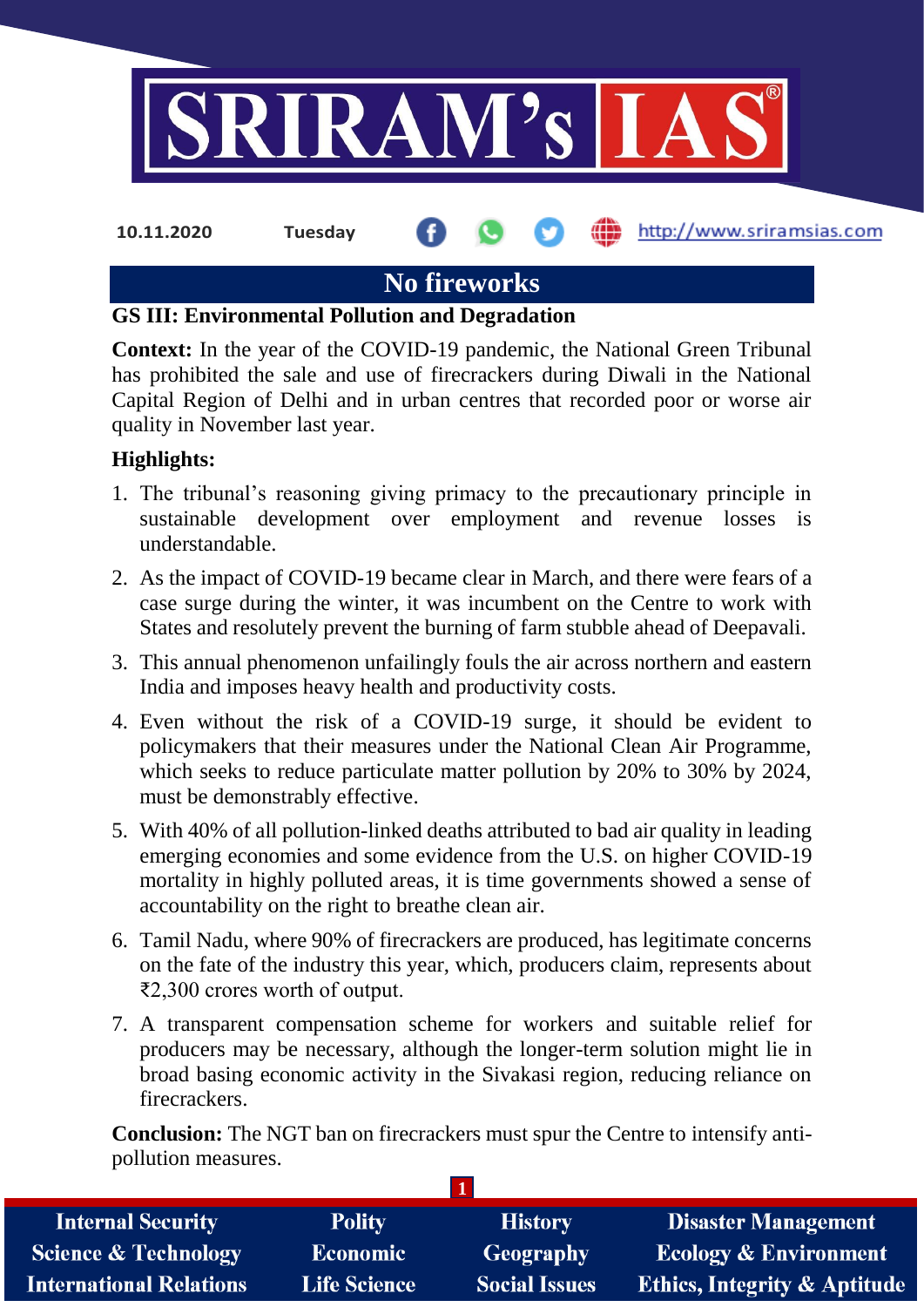

#### http://www.sriramsias.com **10.11.2020 Tuesday**

## **Lessons from Vietnam and Bangladesh**

**GS III: Indian Economy and issues relating to Planning, Mobilization of Resources, Growth, Development and Employment.**

**Context:** Vietnam and Bangladesh are on a roll. While Bangladesh has become the second-largest apparel exporter after China, Vietnam's exports have grown by about 240% in the past eight years.

### **Two nations and their success stories: Vietnam**

- 1. An open trade policy, a less inexpensive workforce, and generous incentives to foreign firms contributed to Vietnam's success. Vietnam pursues an open trade policy mainly through Free Trade Agreements (FTAs).
- 2. Vietnam has agreed to change its domestic laws to make the country attractive to investors. Foreign firms can compete for local businesses. For example, EU firms can open shops, enter the retail trade, and bid for both government and private sector tenders. They can take part in electricity, real estate, hospital, defence, and railways projects.
- 3. This model may not be good for India as it offers no protection to farmers or local producers from imports. Vietnam being a single-party state can ignore domestic voices.

### **Bangladesh:**

- 1. In Bangladesh, large exports of apparels to the EU and the U.S. make the most of the country's export story. The EU allows the import of apparel and other products from least developed countries (LDCs) like Bangladesh duty-free.
- 2. Vietnam and Bangladesh have gained enormously from trade. Trade has created wealth and employment and lifted millions above the poverty level in less than two decades.

## **Lessons for India**

- 1. The key learning from Bangladesh is the need to support large firms for a quick turnover. Large firms are better positioned to invest in brand building, meeting quality requirements, and marketing.
- 2. To further promote manufacturing and investment, India could set up sectoral industrial zones with pre-approved factory spaces. A firm should walk in to

| <b>Internal Security</b>        | <b>Polity</b>       | <b>History</b>       | <b>Disaster Management</b>              |
|---------------------------------|---------------------|----------------------|-----------------------------------------|
| <b>Science &amp; Technology</b> | <b>Economic</b>     | Geography            | <b>Ecology &amp; Environment</b>        |
| International Relations         | <b>Life Science</b> | <b>Social Issues</b> | <b>Ethics, Integrity &amp; Aptitude</b> |